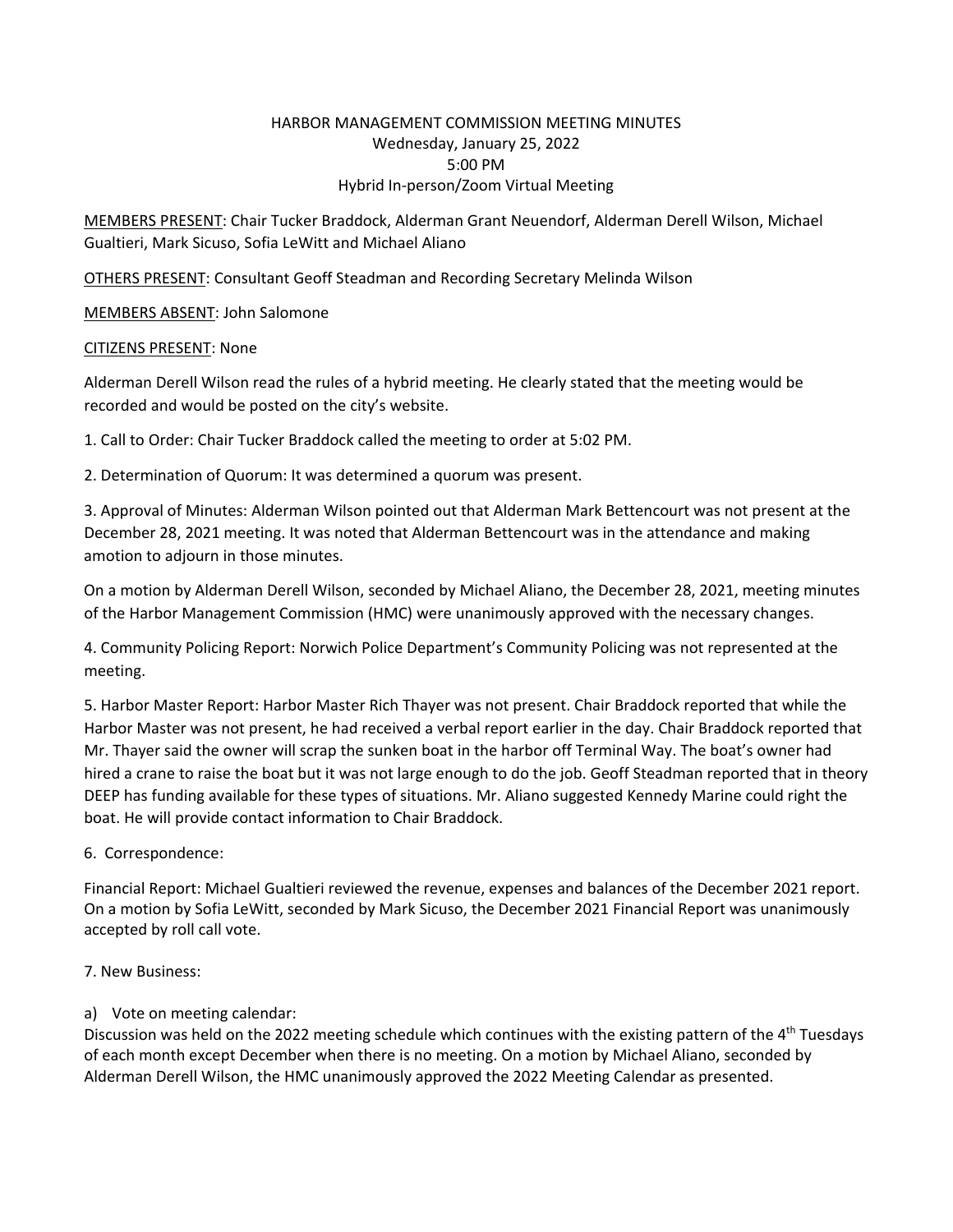#### b) Race Coastal Engineering:

Chair Braddock reported that Docko gave estimates which were the basis of the original SHIPP grant proposal to the CT Port Authority (CPA). Bob Castronova, the city's purchasing agent, did not have enough information to produce a Request for Proposals (RFP). Docko was too busy to create the detail of the condition of the docks which was needed to produce an accurate RFP. Race Coastal Engineering dove on the pilings. Most of the pilings are not in good shape and need to be replaced, including the pilings under the fixed deck. Docko gave an estimate of \$5,000. This increases the cost of the grant project. Race would charge \$500 to produce the estimates. So, \$5,500 is needed for an opinion of probable cost.

Geoff Steadman noted that this delays the project. There are 14 effected pilings. A quick estimate is \$10,000 per piling for replacement. The replacement of the pilings was not included in the permitting process. Docko recently made application for permission to the state Department of Energy and Environmental Protection (DEEP) including the replacement of the pilings. He reported that Joe Salvatore of the CPA encouraged Norwich to review other necessary improvements at Howard T. Brown Park to be included in another grant proposal for the SHIPP grant program.

Mike Gualtieri asked if Chair Braddock would like him to review the expenses of the grant to date. He reviewed the December Financial Report in detail as it related to the two SHIPP grants. Discussion ensued on the process necessary to facilitate the additional engineering work.

On a motion by Mark Sicuso, seconded by Michael Aliano, the HMC unanimously voted to pay Race Engineering \$20,495 for work on the SHIPP grant project at Howard T. Brown Park, of which \$14,980 is existing work and \$5,515 is additional work, subject to the approval of the City Manager for costs above the HMC unrestricted balance of \$15,384.19.

Mike Aliano left the meeting.

On a motion by Michael Gualtieri, seconded by Alderman Derell Wilson, the HMC unanimously voted to authorize Chair Braddock to write a letter of support to DEEP for the certificate permission explaining the importance for the pilings for the Brown park project and encouraging the application.

8. Old Business:

a) Rowing Shells:

Chair Braddock reported that Ben Lathrop supports the idea of moving the rowing shells to the harbor. Rich Thayer is working on a site to house them. Chair Braddock will bring updates to the HMC.

## b) CT Port Authority:

Mr. Steadman reported on a conversation with Joe Salvatore at the CPA. He invited him and the CPA executive director to visit Norwich. They would review a five‐year plan for harbor improvements on city‐owned property to add to the Harbor Management Plan.

## c) Harbor Management Plan Update:

Discussion continued on potential improvements at the harbor. Mr. Steadman agreed to email the draft Harbor Management Plan to the new HMC members. He explained the controversy surrounding how the Harbor Management Plan interacts with state permitting.

Chair Braddock spoke to the importance of the Thames River estuary.

9. Citizen Comment: None presented.